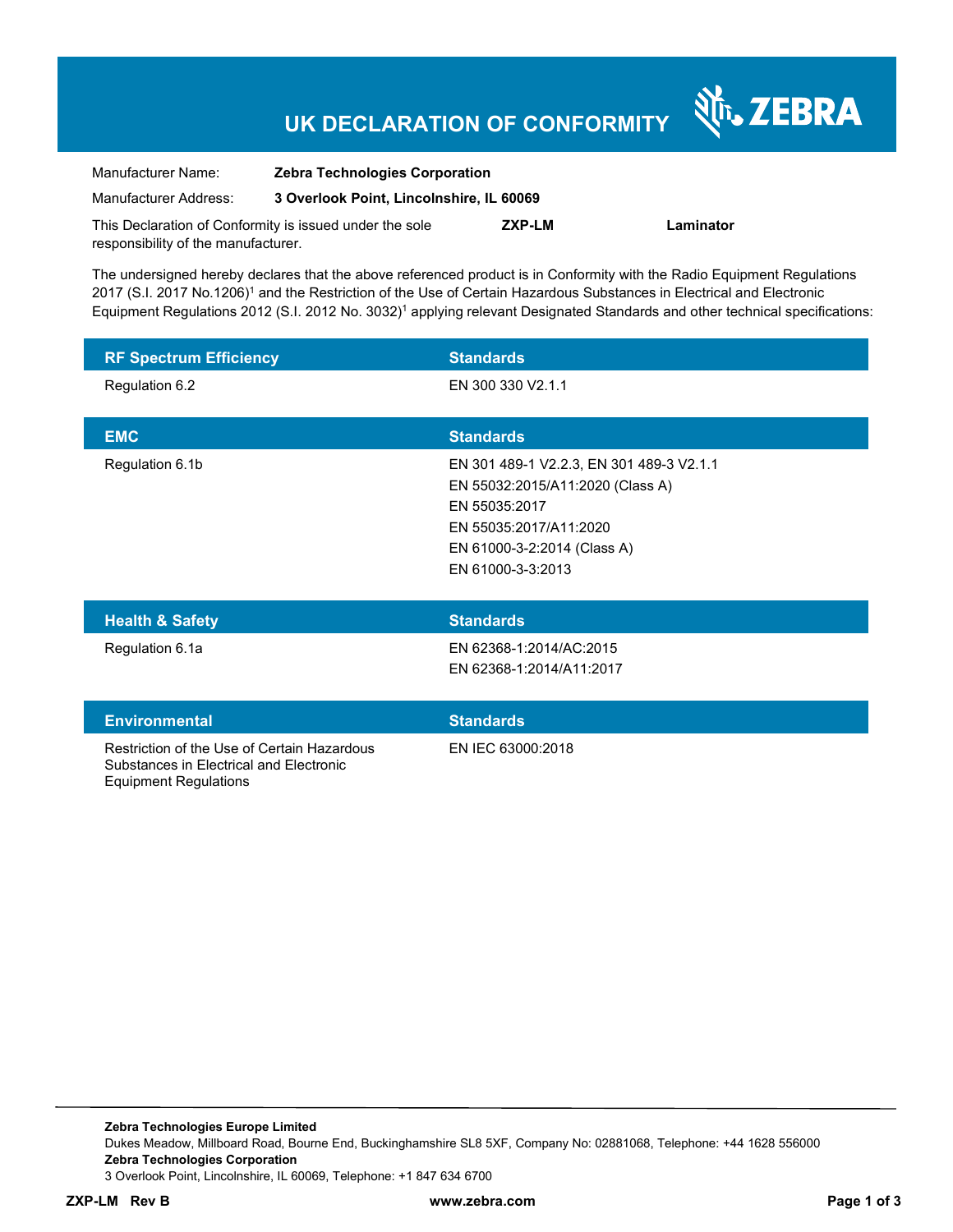## **UK DECLARATION OF CONFORMITY**

With regard to the Radio Equipment Regulations 2017 (S.I. 2017 No.1206)<sup>1</sup>, the conformity assessment procedure referred to in regulation 41(4)(a) and detailed in Schedule 2 has been followed.

 $^{\rm 1}$  As amended by applicable EU withdrawal legislation implemented at the time of issuing this declaration

**Signed on behalf of Zebra Technologies Corporation** 

*(Authorized Corporate Signature)* Jay Cadiz Rev: B Manager, Compliance Engineering Place: Lincolnshire, USA

Nr. ZEBRA

**Zebra Technologies Europe Limited**  Dukes Meadow, Millboard Road, Bourne End, Buckinghamshire SL8 5XF, Company No: 02881068, Telephone: +44 1628 556000 **Zebra Technologies Corporation**  3 Overlook Point, Lincolnshire, IL 60069, Telephone: +1 847 634 6700